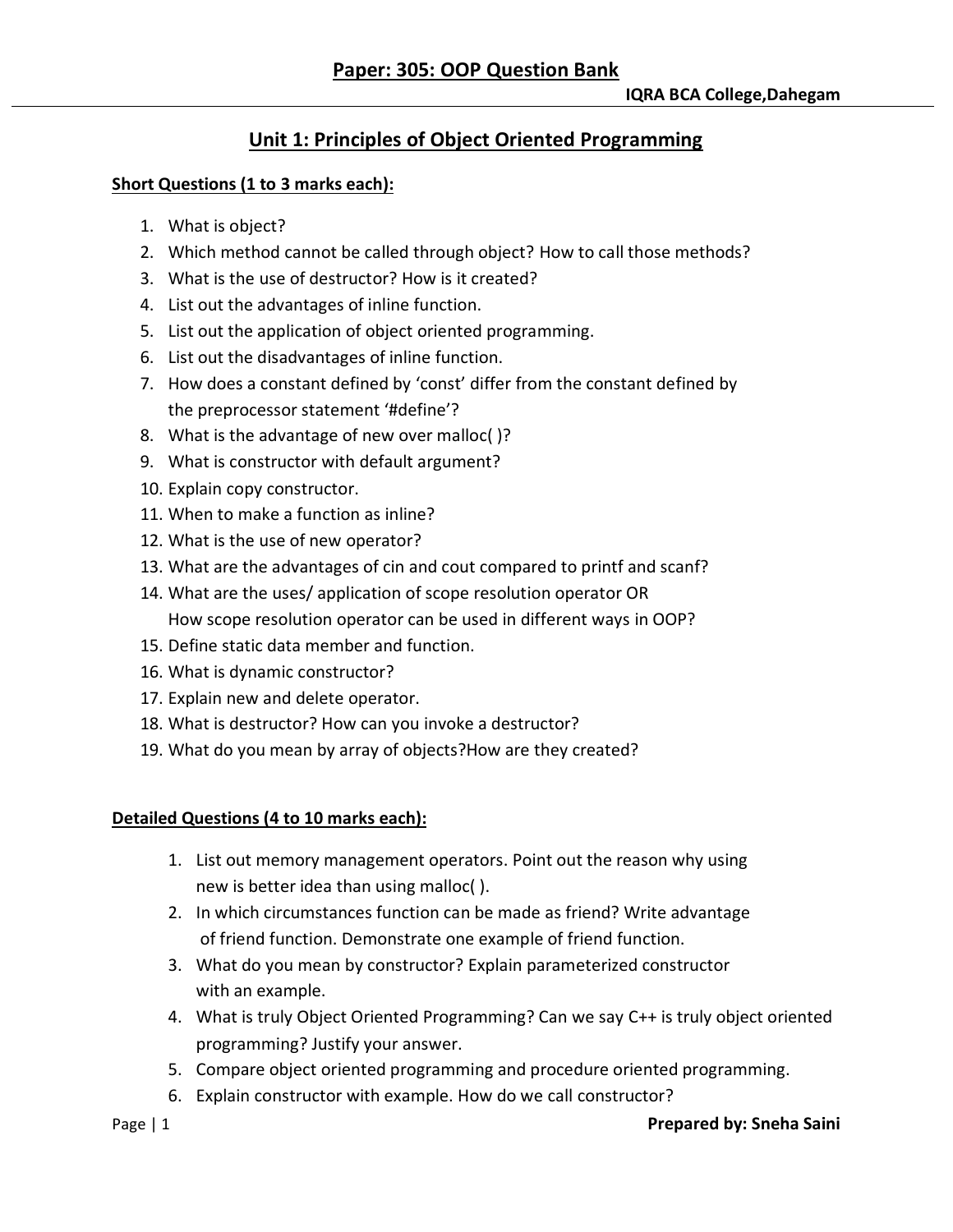- 7. What is the major use of data members and member functions as static? explain it with example.
- 8. explain inline function with example.
- 9. What do you mean by default argument? when it is useful?
- 10. List out the features of Object Oriented Programming.explain any two of them.
- 11. What do you mean by object as function argument? Explain pass by value and pass by reference with example.
- 12. What is destructor? How destructor gets called? Discuss importance of destructor.
- 13. Differentiate between call by value and call by reference with example.

### **Unit 2: Object Oriented Properties**

#### **Short Questions (1 to 3 marks each):**

- 1. What is abstract class? What is use of it?
- 2. What is containership?
- 3. What is difference between private and protected visibility modes?
- 4. What is the use of protected modifier?
- 5. How the constructor is called in multilevel inheritance?

#### **Detailed Questions (4 to 10 marks each):**

- 1. Explain different visibility modes with example.
- 2. What do you mean by hybrid inheritance? Explain how to remove ambiguity in the case of hybrid inheritance?
- 3. What do you mean by constructors in derived classes? If constructor function in derived and base class, then which constructor function get executed explain with example.
- 4. What do you mean by containership? How it differ from inheritance? Explain with an proper example.
- 5. What do you mean by inheritance? List out the types of inheritance. Explain how to remove ambiguity in the case of hybrid inheritance.
- 6. Explain any three concepts of OOP.
- 7. Explain reference variable. Give its application with example.
- 8. What is inheritance? Explain multiple inheritance with example.
- 9. Write a note on data abstraction and encapsulation.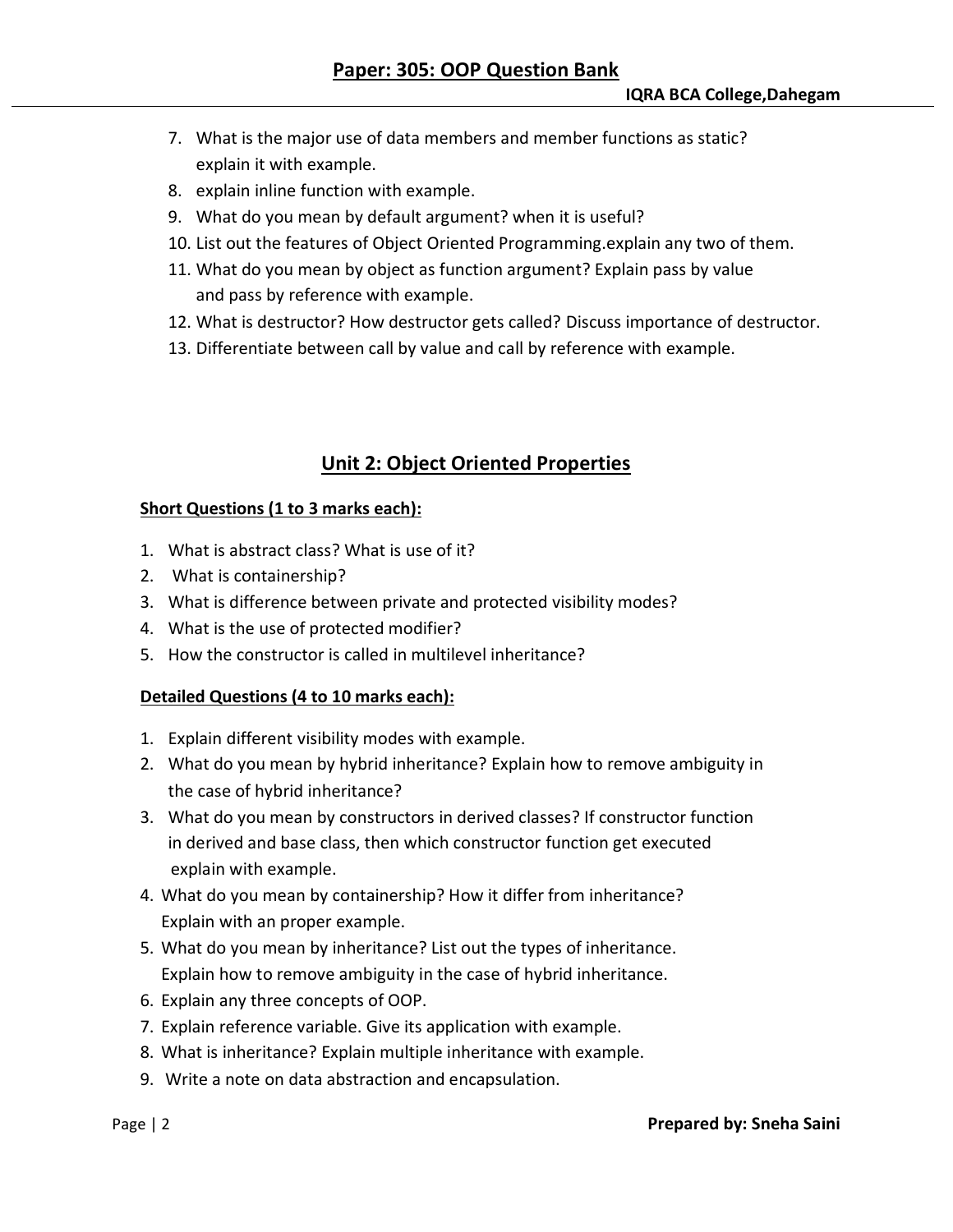- 10. Demonstrate virtual base class with example.
- 11. How do the properties of following two derived class differ:
	- i. class D1: private B, public C {…………………….};
	- ii. class D2: protected B, private C {…………………….};
- 12. Differentiate between multilevel and multiple inheritance.
- 13. Explain execution of base class constructors for multilevel and multiple inheritance.

### **Unit 3: Polymorphism**

#### **Short Questions (1 to 3 marks each):**

- 1. Explain pure virtual function.
- 2. Which operators can act on only one operand?
- 3. Explain use of late binding.
- 4. Explain pointer to object.
- 5. What is polymorphism?
- 6. List out the operators which cannot be overloaded.
- 7. List out the use of this pointer.
- 8. What is function overloading?
- 9. What is the purpose of dynamic binding?
- 10. What are the rules for unary operator overloading?

#### **Detailed Questions (4 to 10 marks each):**

- 1. When can we use virtual base class? How is it different from virtual function?
- 2. Differentiate between unary and binary operator overloading.
- 3. Explain compile time polymorphism with an example.
- 4. Explain function overloading with example.
- 5. Explain operator overloading with example.
- 6. What is overloading of an operator? When it is necessary to overload an operator?
- 7. Explain difference between overloading and overriding.
- 8. Explain pure virtual function. When is it necessary? explain rules of pure virtual function.

### **Unit 4: Data Files**

#### **Short Questions (1 to 3 marks each):**

- 1. State the difference between ios::app and ios::ate mode.
- 2. Explain fill( ) function.